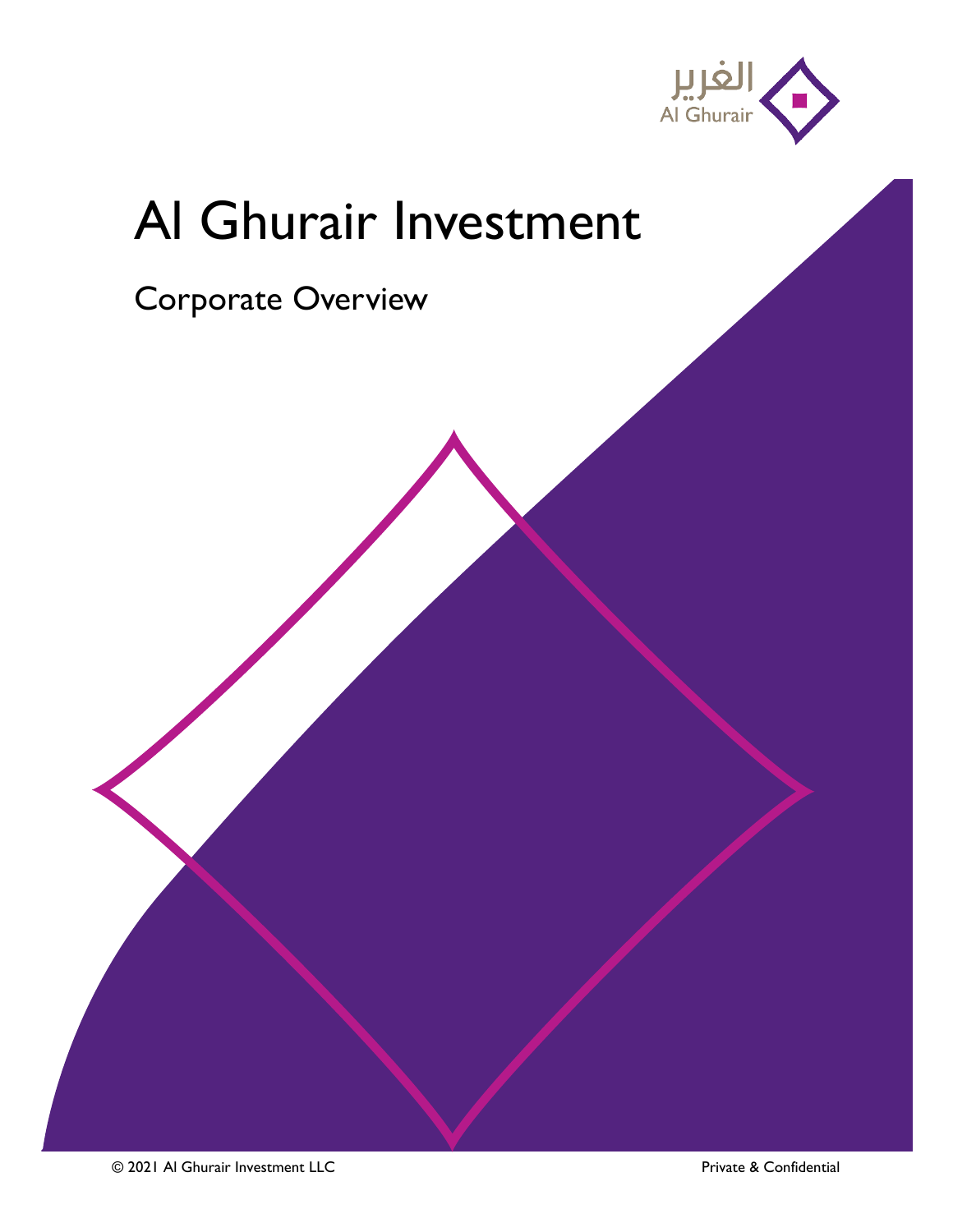

## **About Al Ghurair Investment**

Al Ghurair Investment (AGI) is a diversified family business group with a long, grassroots heritage in the United Arab Emirates. One of the founding families of the UAE, the company's roots began in pearl diving; following decline in the industry with the advent of cultured pearl, the family established its first trading business in 1960.

Al Ghurair was one of the pillars of industry and commerce in the then-emerging Dubai; today, the Al Ghurair family name is synonymous with the culture, development and vision of the prestigious emirate, woven into the very fabric of the country. Headquartered in Deira, the business' diversified operations span more than 50 countries across the globe, employing approximately 28,000 people.

From its modest beginnings as a trading business in Dubai more than six decades ago, today, AGI is a respected regional business, with a reputation for growing with respect, humility and community focus.

Having fostered a proud history of innovation and entrepreneurship, today AGI continues to build on its long legacy, founded on a solid commitment to excellence, trust and responsibility - guided by a single ideal: '*Facilitating meaningful and sustainable change for all'* – or, to speak to its renewed Purpose – '*Enhancing Life*.'

## **Building on the legacy**

From the business' beginning, it started with a commitment to enhancing life in the community. This is evident from the areas of industry that AGI has chosen to invest and operate in: food, resources, energy, properties, construction, mobility and ventures – these sectors all form part of the infrastructure of a community, each serving a role in the advancement of society.

The business has operations in a number of industry sectors:

- Foods (*flour, eggs and oats*);
- Resources (*wheat, corn and barley; proteins and oils*);
- Properties (*commercial, residential, hospitality and mixed-use developments*);
- Construction (*Engineering*, *power*, *facilities management*, *aluminum; readymix; masonry*);
- Energy (*refinery and petrochemicals; energy trading*);
- Ventures:
	- Auto servicing and trading
	- International Exchange
	- Printing and publishing
	- Retail
	- Travel
	- University (*Al Ghurair University*)
	- School (*Dar Al Marefa*)
- Mobility (CarsTaxi).

AGI also has an associated philanthropic foundation: the Abdulla Al Ghurair Foundation for Education, who strive to provide access to opportunity for high-achieving, undeserved Arab and Emirati youth, to create the next generation of leaders and citizens.

## **A New Horizon**

In 2020, Al Ghurair Investment geared up to write the next chapter of its legacy, embarking on a transformational journey under the leadership of Group CEO, John Iossifidis, and with the guidance and